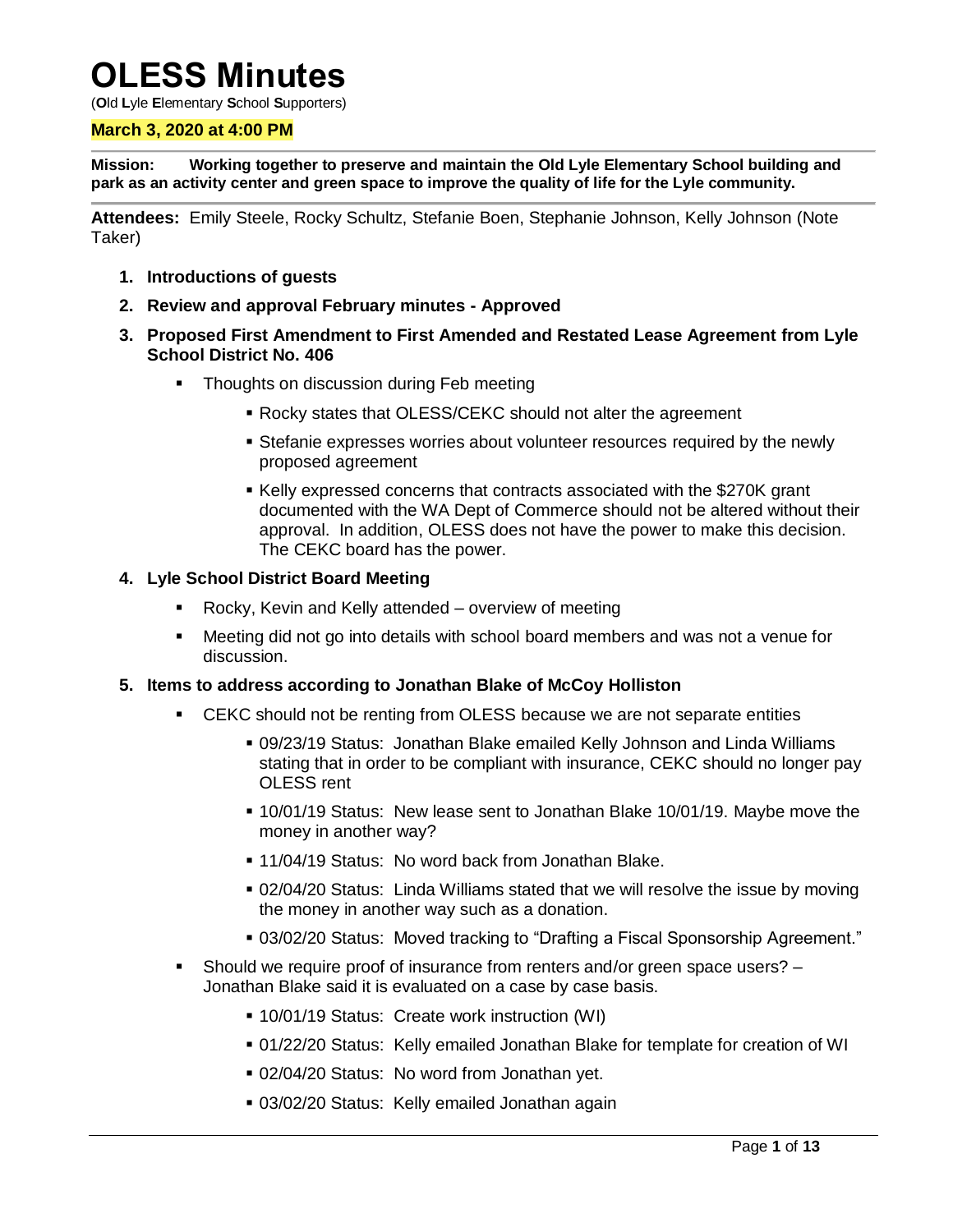- 03/03/20 Status: Kelly spoke with Kari Petterson of McCoy-Hollistion. Anyone renting from the LAC should be required to have insurance. Kari Petterson will send Kelly an email with suggestions and link to a special event permit website. Moved to Rental Insurance for tracking.
- **Sponsored –vs- Non-Sponsored Events** 
	- We need to check with the school district and see what is allowed on green space
	- 03/03/20: All sponsored events are to be insured through CEKC. All nonsponsored events will be required to have insurance. Moved to Rental Insurance for tracking
- All OLESS contractual agreements must first be approved by CEKC Perhaps this would be outlined in a Fiscal Sponsorship Agreement?
	- 10/01/19 Status: Waiting to hear from Linda Williams if the agreement already exists.
	- 11/05/19 Status: Waiting to hear from Linda Williams if the agreement already exists.
	- **11/25/19 Status: Linda Williams confirmed that OLESS is a fiscal sponsor of** CEKC. Linda believes the Fiscal Sponsorship Agreement is in the form of an MOU. CEKC is locating the MOU.
	- 02/04/20 Status: Linda sent Kelly template to generate formal Fiscal Sponsorship Agreement.
	- 03/02/20 Status: Moved tracking to "Drafting a Fiscal Sponsorship Agreement."

#### **6. Treasurer's Report**

**• Don Starkin, Treasurer unable to attend meeting** 

#### **7. Drafting a Fiscal Sponsorship Agreement**

- All OLESS contractual agreements must first be approved by CEKC?
- **Review of consistency between bylaws and practices**
- **OLESS meeting requirements**
- **EXAC renting from OLESS Appropriate way to move money**
- Kelly to draft fiscal sponsorship agreement using template from CEKC

#### **8. PUD Charging Erratically Regarding Water Usage - Don**

- Issues seemed to start when the new Smart Hub was installed. Installed in June 2019
- There is no leak because we can see that the water meter is not running when the building and sprinkling system is not in use.
- Don to check out old bills and see if he can figure out when the erratic usage began.
- 09/03/19 Status: Don and Robert continuing to monitor
- 10/01/19 Status: Don and Robert continuing to monitor
- 11/05/19 Status: Don and Robert continuing to monitor issues continue
- 02/04/20 Status: PUD is going to change out the meter at no charge. Facility is using 250K-300K/month. Robert has confirmed this amount with manual readings.
- 03/03/20 Status: Don and Robert not present for status update

#### **9. Events & Rentals – Emily**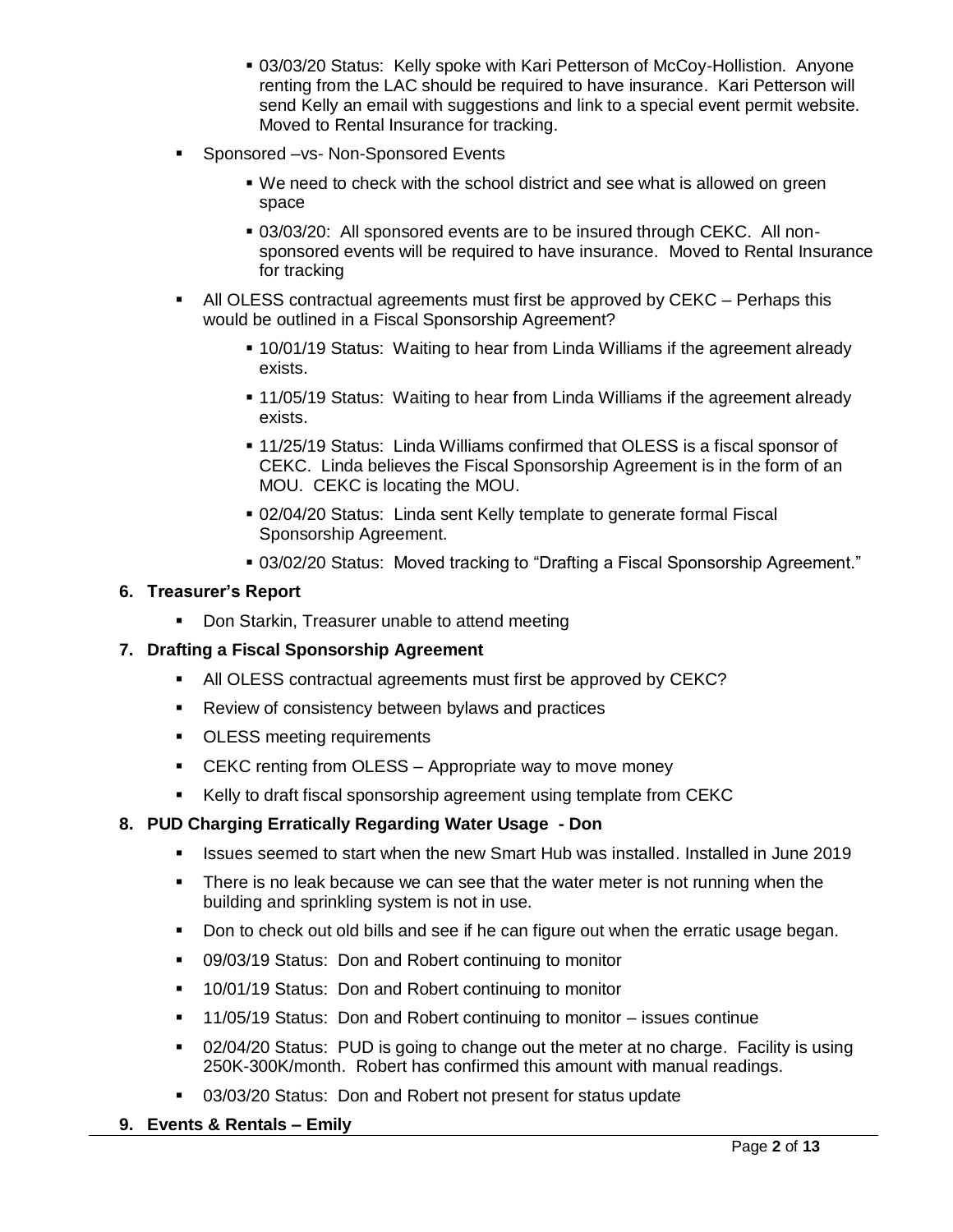- 4H Request
	- $\bullet$  WSU large entity so wants to set up umbrella agreement for 1 3 years
	- **Kelly to send insurance form from WSU to McCoy Holliston**
	- \$70/day was too for 4H group
	- **Board decided to offer \$50/day instead. Emily waiting to hear back.**
- Lyle Pioneer Days
	- Mindy said she wants to do it this year
	- No official request form submitted yet
- Dog Search Group Email forwarded to group from Nancy Moon
	- Does the board want this activity on site (insurance considerations etc.)?
	- 11/05/19 Status: Board agreed to allow the activity but wanted further discussion about a reasonable fee.
	- 02/04/20 Status: Current fee is sufficient. Consider cleaning fee.
	- 03/03/20 Status: Haven't heard from Dog Search Group for a few months. Agreement should include a refundable deposit of \$100 for cleaning.

#### **10. State Grant Status – \$1,409.82 balance**

- Paint baseboards Don is working on project himself
- Chuck Hunter emailed on 01/23/20 asking if we will be using the funds. We need to decide how to spend this money relatively soon.
- Maybe work party?
- 03/03/20 Status: Rocky and Don to lead planning of event. Others to help once plan is in place.

#### **11. Overview of Kelly's meeting with LHS Superintendent Ann Varkados Cell (360) 921-6260 and school board speaker Barb Mills**

- We are governed by educational RCW's (Revised Code of WA). Ann to send Kelly link to relevant portions.
	- Potential Impacts: Naming policy, BBQ (all food handling on school property requires a food handlers permit), sink – looking like a no go, removal of memorial stone due to naming policy requirements and religious symbolism on public school property
	- 06/04/19 Status: No word from Ann Varkados at this time
	- 07/02/19 Status: Meeting cancelled due to no quorum.
	- 08/06/19 Status: Kelly reached out in June. Ann said she would get back to us during the summer months.
	- 09/03/19 Status: Kelly spoke with Ann. Ann to send us impactful RCW's.
	- 10/01/19 Status: Kelly emailed Ann in September. Ann to send impactful RCW's.
	- **11/05/19 Status: Waiting to hear from Ann.**
	- 01/22/20 Status: Kelly emailed Ann as reminder
	- 02/04/20 Status: Kelly to email Ann again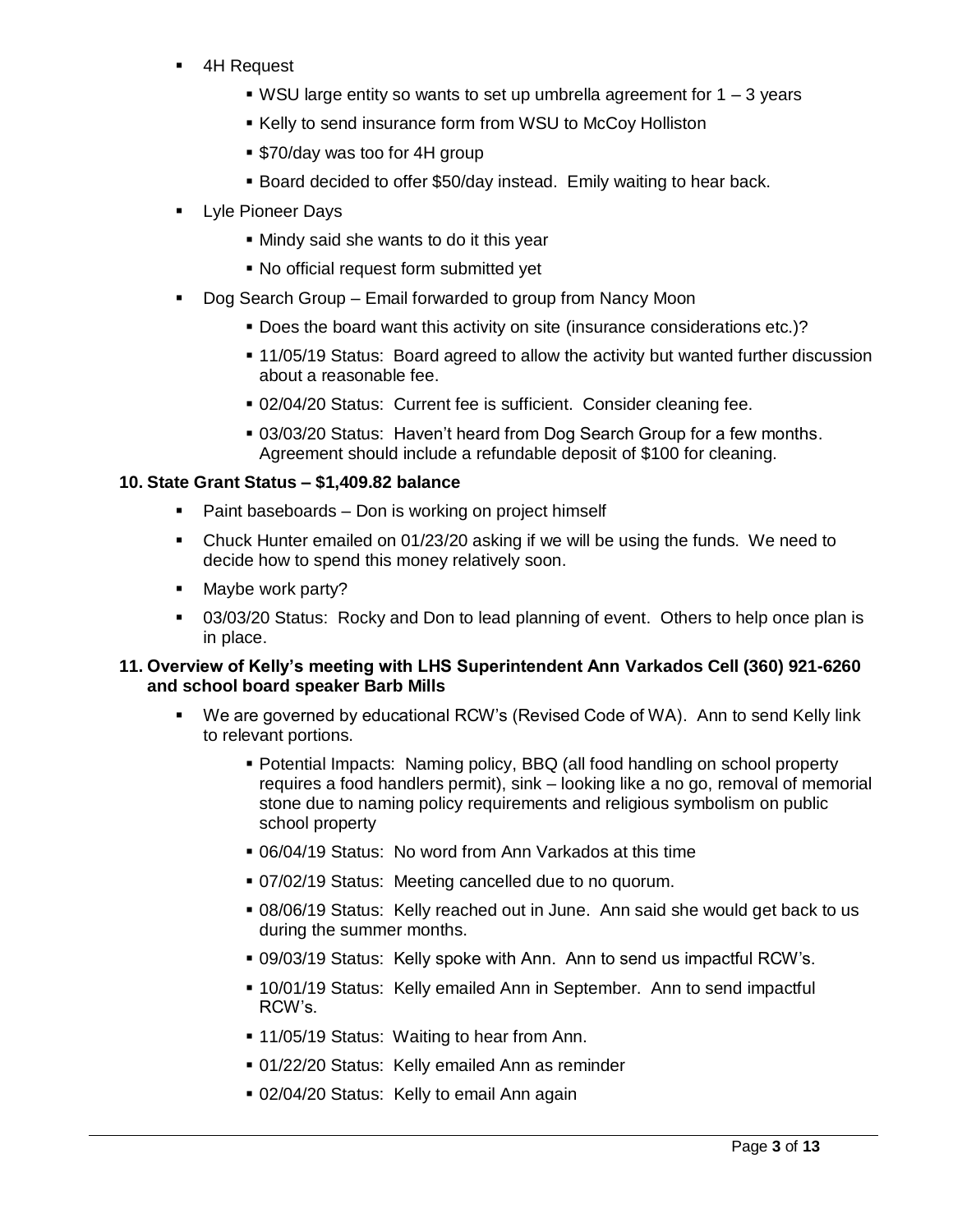- 03/03/20 Status: Is OLESS really governed by the education RCW's? Nothing as such is stated in the lease agreement. All to check 2016 lease agreement for details.
- Gift of Public funds School board to generate list for OLESS board to review
	- Known items to be addressed: Dumpster pickup, Roberts work from March -October (approx. 2 HRS/week). Additional items may be included.
	- 06/04/19 Status: No word back from school board at this time. Kelly to reach out to Ann.
	- 07/02/19 Status: Meeting cancelled due to no quorum.
	- 08/06/19 Status: Waiting to hear back from LHS Board
	- 09/03/19 Status: Kelly spoke with Ann. LHS attorney is drafting new lease. Significant changes: LAC will be responsible for garbage service and lawn mowing (gift of public funds items). LAC allowed to use LHS lawn mower.
	- 10/01/19 Status: Updated lease agreement received on 10/01/19.
	- 02/04/20 Status: Was not directly addressed in discussion about updated lease agreement.
	- 03/03/20 Status: This issue should be resolved when the lease agreement issue is resolved.

#### **12. Building Issues**

- Robert How do we go about getting more chips for the playground?
- Cleaning Building is not being cleaned appropriately.
- Marcia Buser reported finding the West facing door unlocked and the alarm on. She also stated that the East facing door near the skate park is unlatched at times. What can we do to resolve these issues? - Move to parking lot.
- Relocation of BBQ
	- Compliance considerations
	- Needs to be investigated regarding county compliance TBD
	- 05/07/19 Status: Kelly met with LHS Super Intendent and speaker for the school board, Barbara Mills. TBD after review of RCW's.
	- 06/04/19 Status: TBD after review of RCW's. Kelly to reach out to Ann
	- 07/02/19 Status: Meeting cancelled due to no quorum.
	- 08/06/19 Status: Kelly to notify stake holders about notifying county
	- 09/03/19 Status: Kelly spoke with Ann. Ann to see is she can find any information before we approach the county.
	- 10/01/19 Status: Ann confirmed that the school has no permit on file for the Pavilion.
	- 02/04/20 Status: All stakeholders have confirmed no permits on file. OLESS board needs to vote notify county. Yes, board believes we should notify the county for a permit.
	- 02/15/20 Status: Kelly spoke with permits specialist for Klickitat County. She said the maximum square footage for a non-permitted structure is 100 square ft. However, there are efforts to change it to 200 square ft. So, if the building is 200 square ft. or less we should wait to see if the update goes through.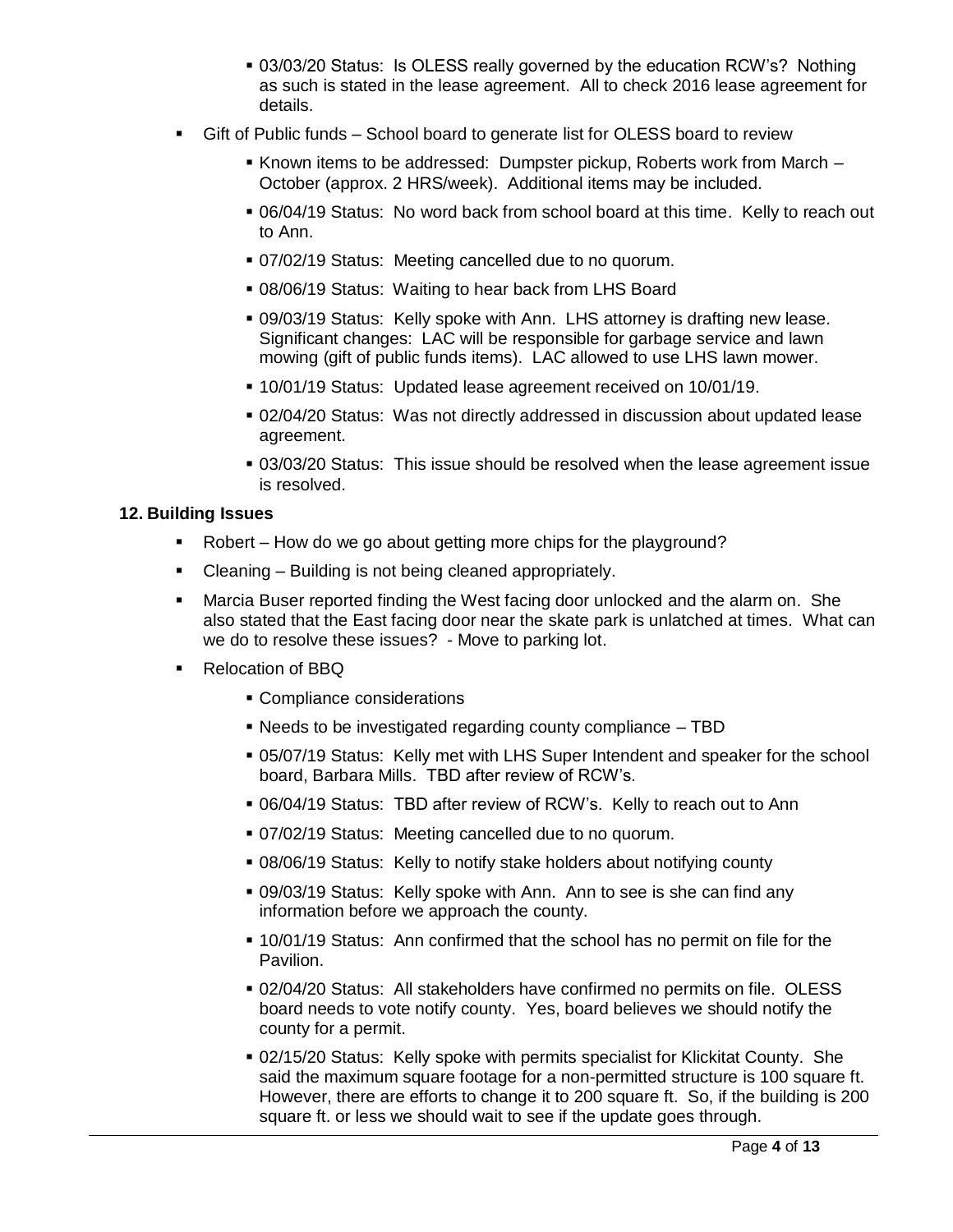- 03/03/20 Status: Kelly to measure.
- Installing sink in pavilion
	- Compliance considerations
	- Needs to be investigated regarding county compliance TBD
	- 05/07/19 Status: TBD after review of RCW's
	- 06/04/19 Status: TBD after review of RCW's. Kelly to reach out to Ann
	- 07/02/19 Status: Meeting cancelled due to no quorum.
	- 08/06/19 Status: TBD after review of RCW's.
	- 09/03/19 Status: TBD after review of RCW's.
	- 10/01/19 Status: TBD after review of RCW's.
	- 11/05/19 Status: TBD after review of RCW's.
	- 02/04/20 Status: TBD after review of RCW's.
	- 03/03/20 Status: Do we want to install a sink? Should we remove this item or move it to the parking lot? Board does not really want sink and all the legal issues tied to it. Item considered resolved.

#### **13. Audit of checking – Internal/External etc**

- <sup>8</sup> 3/12/19 Status: Don & Sherri to check with CEKC for requirements
- 3/15/19 Status: Brian Wanless stated that audits may be performed internally
- 05/07/19 Status: Don delivered papers to Stefanie
- 06/04/19 Status: Stefanie Complete with two items to address:
	- Katrina's needs to fill out end time on time cards since she's not salary Don to follow up with Katrina
	- How are we legally holding money for Lyle Pioneer Days? Kelly to follow up with CEKC
- 07/02/19 Status: Meeting cancelled due to no quorum.
- 08/06/19 Status: Kelly reached out to Linda Williams. Linda is working with Barbara to figure out how to proceed regarding Pioneer Days money. Linda will get back to us.
- 09/03/19 Status: Kelly spoke with Linda Williams. Linda reaching out to Mindy to determine how to proceed. Linda will get back to us.
- 10/01/19 Status: c/o Linda Williams: Barbara will transfer Pioneer Days funds to CEKC general account. \$264.40 to be transferred.
- 02/04/20 Status: Treasurer, can you confirm the money has been transferred? No, has not been transferred yet. Issue from Umpqua Bank.
- 03/03/20 Status: Treasurer, can you confirm the money has been transferred? Treasurer not present.

#### **14. Insurance for OLESS board under CEKC**

- 3/13/19 Status: Don reached out to Linda Williams of CEKC. Linda stated that she is sending out forms for updated coverage but gave no details relative to current coverage.
- 3/15/19 Status: Brian Wanless stated that we should check with Jonathan Blake regarding coverage & that we should provide the names of our board members to confirm coverage.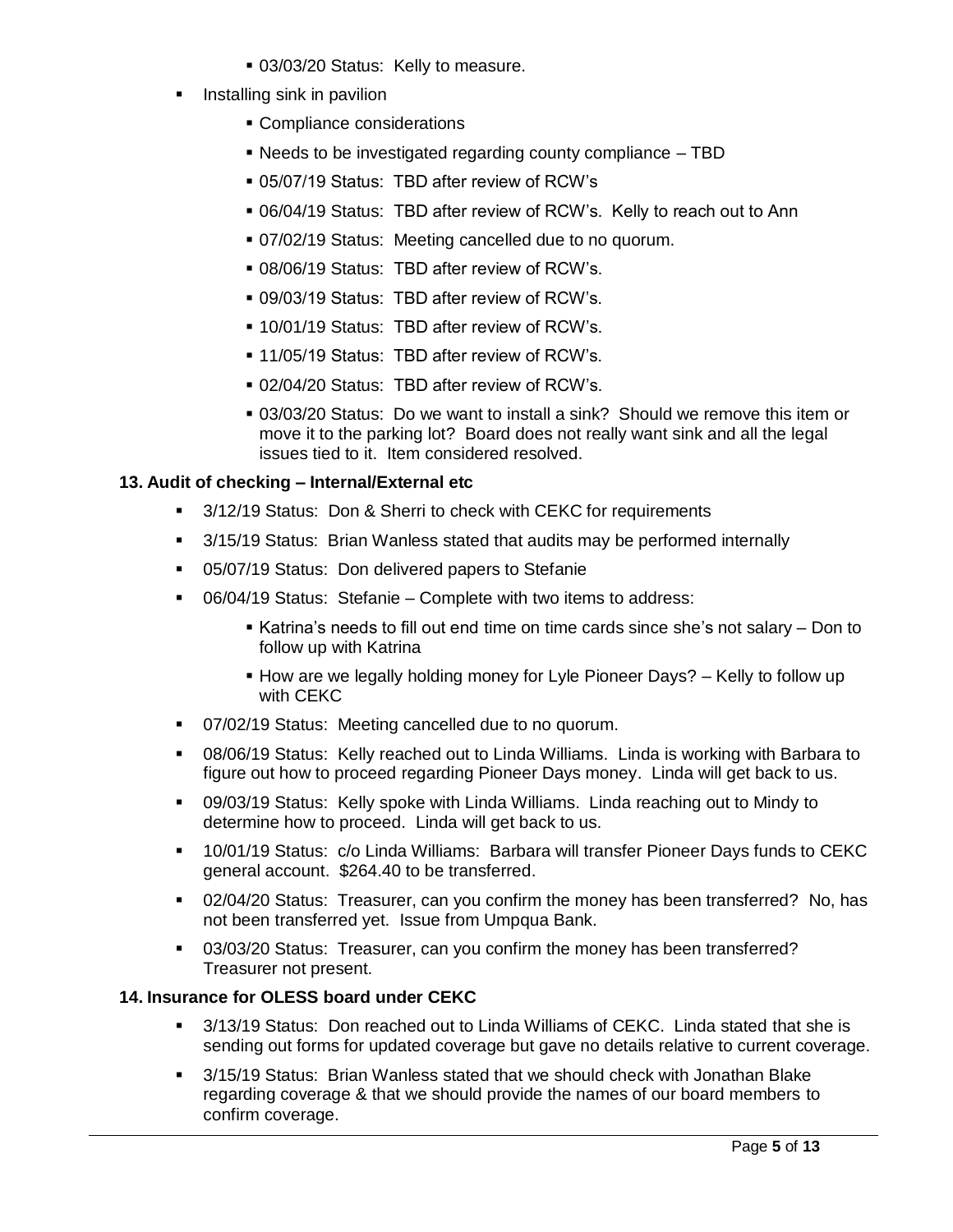- 05/07/19 Status: Kelly CEKC is currently in review of all activities and will send us copies of the policy once a new one has been issued
- 06/04/19 Status: Kelly emailed Linda Williams about Pioneer Days on 05/16/19. She forwarded to Jonathan Blake on 05/20/19. No response from either of them. Kelly emailed Linda Williams and Jonathan Blake on 06/03/19. Johnathan Blake responded with a coverage confirmation on 06/04/19. Kelly to follow up with Jonathan Blake about coverage details and potential in person meeting.
- 07/02/19 Status: Meeting cancelled due to no quorum.
- 08/06/19 Status: Jonathan Blake will be at our September meeting to answer questions.
- 09/03/19 Status: OLESS/CEKC affiliation needs to be defined clearly. Kelly to work with Linda Williams to document affiliation.
- 10/01/19 Status: Kelly emailed Linda. Linda is looking to see if a Fiscal Sponsorship agreement exists. Jonathan Blake has updated the CEKC policy to include the building and Halloween Trunk or Treat.
- **11/05/19 Status: Waiting to hear back from Linda.**
- 01/27/20 Status: New policy received and sent to board
- 02/04/20 Status: Linda at meeting and said they're working on it.
- 03/03/20 Status: Kelly spoke with Kari Petterson of McCoy-Hollistion. OLESS is not a stand alone non-profit therefor is not considered an official board. OLESS is part of CEKC via a Fiscal Sponsorship agreement and considered an advisory board to CEKC's board. CEKC is the bona fide non-profit. Directors and Officers covers the CEKC board, not OLESS. CEKC would have to vote to include OLESS board members as CEKC board members in order to get D&O coverage.

#### **15. Review of consistency between bylaws and practices**

- 3/12/19 Status: All to review WA non-profit handbook and bylaws
- 05/07/19 Status: Public School RCW's must be reviewed and integrated into bylaws
- 06/04/19 Status: Holding pattern until we receive and read all needed information RCW's, Insurance, WA Non-Profit Handbook
- 07/02/19 Status: Meeting cancelled due to no quorum.
- 08/06/19 Status: All to read by laws
- 09/03/19 Status: We may not need our own by-laws. We should follow CEKC's by-laws since we are the same organization. Kelly has requested the CEKC bylaws from Linda Williams
- 10/01/19 Status: Kelly emailed Linda. Linda is looking to see if a Fiscal Sponsorship agreement exists.
- **11/05/19 Status: Waiting to hear back from Linda.**
- 02/04/20 Status: Linda Williams sent format for Fiscal Sponsorship Agreement to Kelly Johnson
- 03/02/20 Status: Moved tracking to "Drafting a Fiscal Sponsorship Agreement."
- **16. Should we put all our forms and processes (treasurer reports, audit results etc.) on the bylaws and documents page?**
	- Cloud space might be best place Update from Stefanie
	- Google Documents Rocky moves to use Google Documents Emily seconds, All approve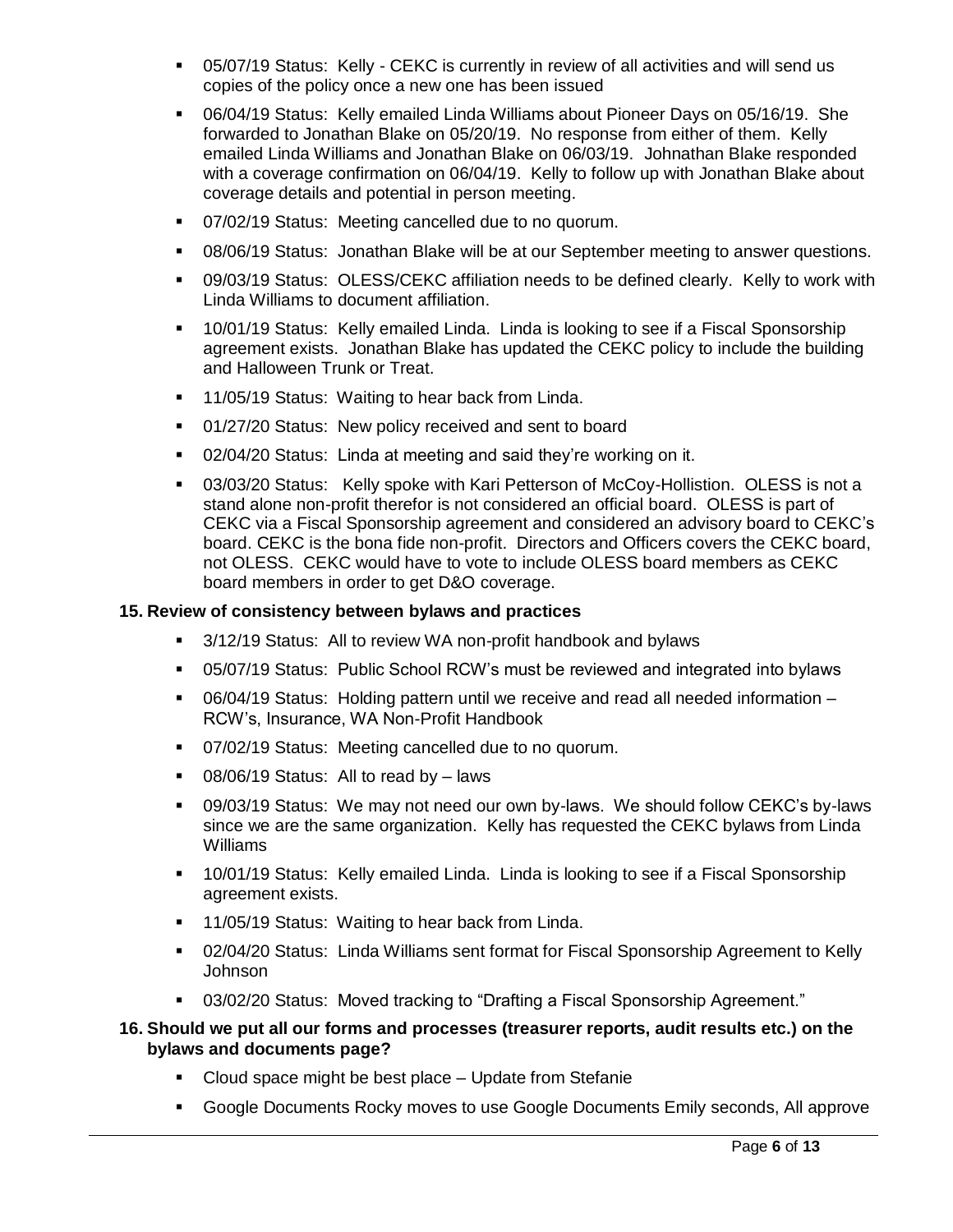- 02/04/20 Status: \$6/user on Google Documents so we should use Weebly. Kelly to send Stefanie the password to Weebly. Stefanie to research
- 03/03/20 Status: Manuals/Instructions option under Resource Page is password protected. Maybe docs could go here? All agree to use this page. Kelly and Stefanie Boen to begin populating the page.

# **17. Meeting Requirements**

- Defined by CEKC
- Kelly to contact Linda Williams to see if a Fiscal Sponsorship Agreement already exists
- **11/04/19 Status: Waiting to hear back from Linda Williams**
- 02/04/20 Status: Linda Williams sent format for Fiscal Sponsorship Agreement to Kelly Johnson
- 03/02/20 Status: Moved tracking to "Drafting a Fiscal Sponsorship Agreement."

# **18. Perpetual loss of key in lock box**

- $\blacksquare$  Is there a way to avoid this?
- Perhaps coded entry?  $-$  Robert
- **02/04/20 Status: Fire code to consider**
- **03/03/20 Status: Move to parking lot**

# **19. Current Board Member Status (Bylaws state that board members serve for 2 years)**

Julie Larson – Can't locate most recent voting in notes.

# **20. Potential New Board Members (Bylaws state board consists of 5-9 members)**

- **Stephanee Walker**
- Steffanie Johnson

# **21. Don Starkin (Treasurer) Leaving**

- Who will take over treasurer position Stefanie Johnson
- Who will take over non-treasurer related activities?

# **22. Open Forum**

- Can we move meetings to the first Monday of the month at 5:30PM?
- Add Steffanie Johnson as Treasurer to April agenda

# **ACTION ITEMS:**

#### **Don:**

- **Send Thank You to Klickitat Trail Run**
- Read 2016 lease agreement looking for details about educational RCW's
- Create a list of your activities for OLESS board members to take over when you leave
- **Share Word Doc of MOU Template with Emily**
- Create 2019 1099MISC's and 1096's for contractors
- **Schedule and manage baseboard painting project**
- Give baseboard painting receipts, pics and copy of checks to Kelly for reimbursement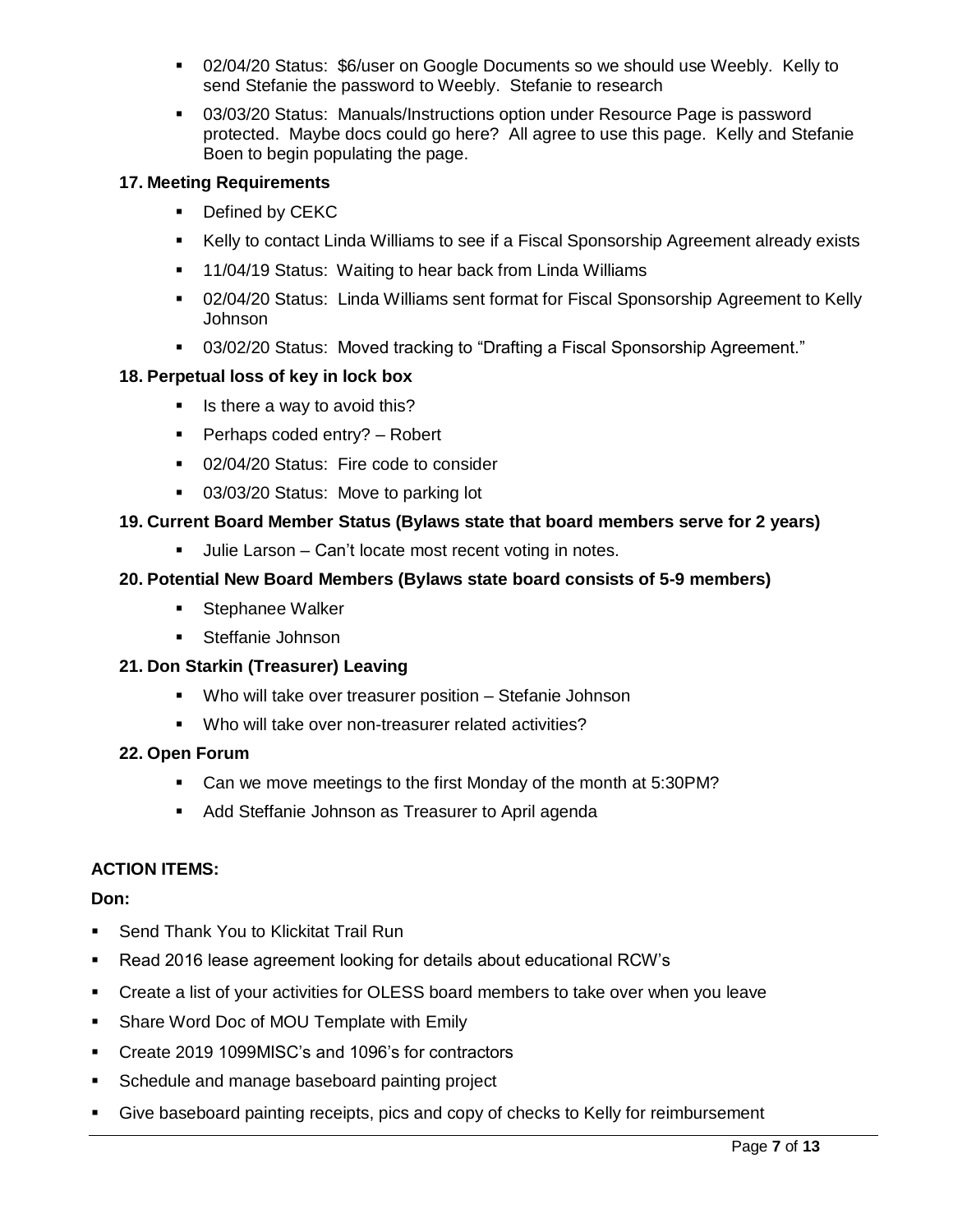- Review WA Non-Profit Handbook for review at next meeting: [https://www.sos.wa.gov/\\_assets/corps/washington-nonprofit-handbook-2018-edition.pdf](https://www.sos.wa.gov/_assets/corps/washington-nonprofit-handbook-2018-edition.pdf)
- **Review bylaws for review at next meeting**
- Talk to KPUD to find out what would be involved to increase community share of water for greenspace

## **Emily:**

- **Update Google business listing**
- Update any Google and Facebook information listing Marsha Pope's contact information
- **Update MOU Word Doc for Top Gear Driving School Rental**
- Update children's rate to \$5 on LAC website Complete
- **EXECT** Create flier for LAC to hand out at events
- **Email Facebook about removing old LAC page**
- Post pictures of last year's Halloween Trunk or Treat Event on social media outlets

# **Julie:**

- Read 2016 lease agreement looking for details about educational RCW's
- As Facebook administrator, work with Emily to transfer authority to the LAC Activity Manager
- Work with LHS to see if students can earn leadership credits for helping at the LAC
- Work with local community groups to generate community calendar
- Follow up with Ann about receiving donation of basketball hoop
- Work with Kevin regarding community service hours for LHS students
- Review WA Non-Profit Handbook for review at next meeting: [https://www.sos.wa.gov/\\_assets/corps/washington-nonprofit-handbook-2018-edition.pdf](https://www.sos.wa.gov/_assets/corps/washington-nonprofit-handbook-2018-edition.pdf)
- **Review bylaws for review at next meeting**

# **Kelly:**

- **Measure pavilion**
- Read 2016 lease agreement looking for details about educational RCW's
- **Draft Fiscal Sponsorship Agreement**
- Find out who notifies Chuck Hunter of WA Dept of Commerce about insurance updates relative to grant requirements.
- **Attend Lyle School District No. 406 School Board February Meeting Complete**
- Notify Jonathan Blake that KLASAC sponsors National Night Out Complete
- Call planning department about permitting the pavilion Complete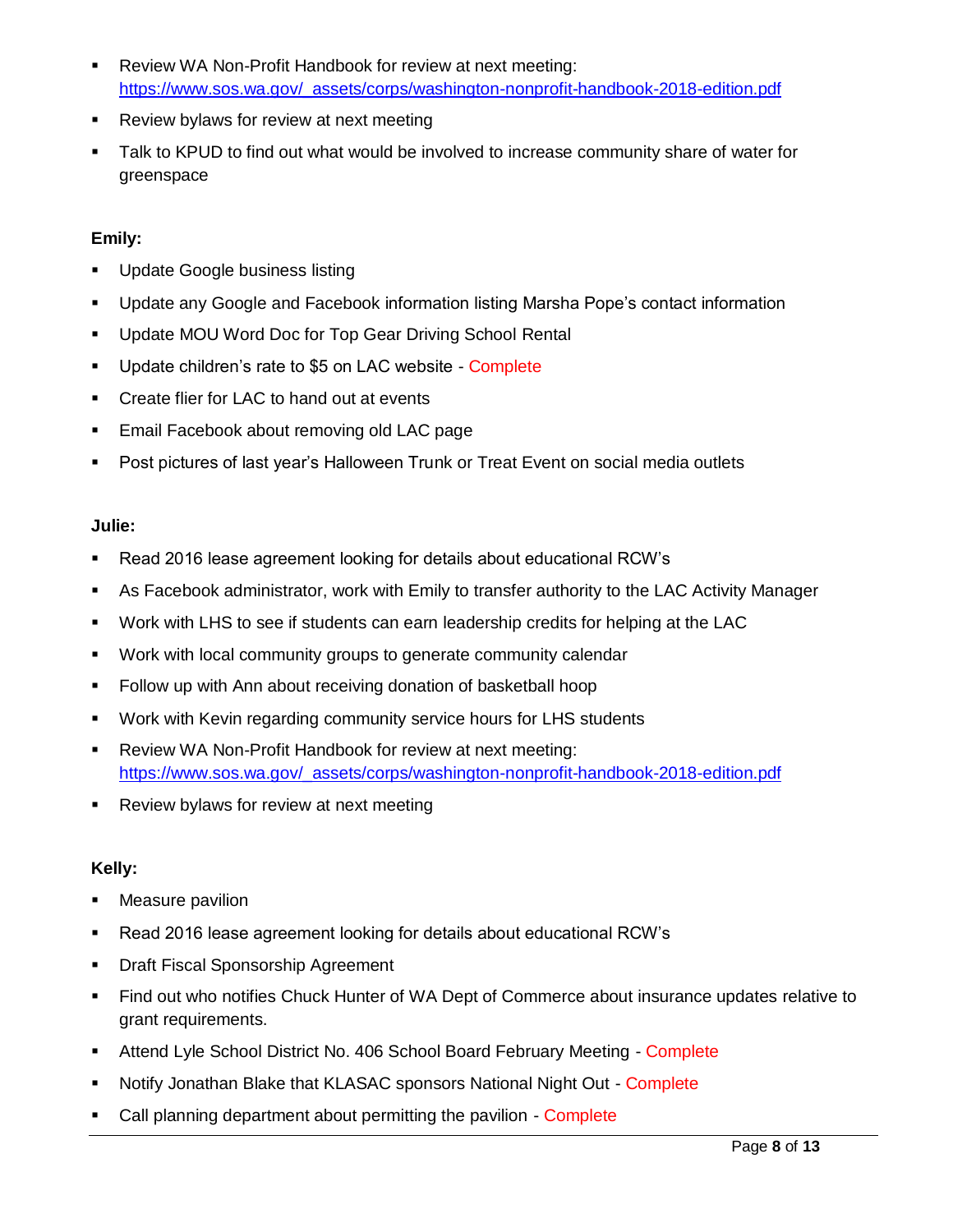- Update any Weebly information still listing Marsha Pope
- **Update any Stripe information still listing Marsha Pope**
- Send Weebly password and ID to Stefanie Complete
- **•** Determine how to resolve issue: CEKC should not be renting from OLESS because we are not separate entities – This will be resolved in the Fiscal Sponsorship Agreement. Moved tracking to "Drafting a Fiscal Sponsorship Agreement." - Complete
- Work with Linda Williams to determine if OLESS association with CEKC is a "Fiscal Sponsorship, Joint Venture and Other Collaboration" relative to the Washington State Non-Profit Handbook. Is there already a "Fiscal Sponsorship Agreement" in place? - Complete
- **•** Determine why OLESS has its own non-profit ID with the state
- **Permanent/long term tenant list to Jonathan**
- Work with Don and Stefanie to generate audit work instruction and documentation process for internal auditing of OLESS/CEKC checking account – Don & Stefanie Completed
- Follow up with CEKC about audit finding regarding Lyle Pioneer Days Pioneer Days is under the umbrella of CEKC, not OLESS. Funds are being transferred from OLESS bank account to CEKC's bank account. – Complete
- **Reach out to Ann about relevant RCW's**
- Research if we need copies of proof of insurance from people using the building or greenspace
- **Review relevant public school RCW's**
- Create "List of Contacts for LAC."
- Review WA Non-Profit Handbook for review at next meeting: [https://www.sos.wa.gov/\\_assets/corps/washington-nonprofit-handbook-2018-edition.pdf](https://www.sos.wa.gov/_assets/corps/washington-nonprofit-handbook-2018-edition.pdf)
- **Review bylaws for review at next meeting**
- **Look into window rebates from PUD**
- **Add Gorgeswap to LAC website**
- Fix stairs at entryway on west side of building When weather allows, Interface with Klickitat County about entry way/ADA accessibility on North/West portion of building
- Write grant request for 2020 Consider daycare requirements

#### **Kevin:**

- Read 2016 lease agreement looking for details about educational RCW's
- Attend Lyle School District No. 406 School Board February Meeting Complete
- Get copy of form from Char. Informational form from non-profit to parents
- Work with Julie & LHS to see if students can earn leadership credits for helping at the LAC
- **Reach out the LHS about community service hours for students**
- Review WA Non-Profit Handbook for review at next meeting: [https://www.sos.wa.gov/\\_assets/corps/washington-nonprofit-handbook-2018-edition.pdf](https://www.sos.wa.gov/_assets/corps/washington-nonprofit-handbook-2018-edition.pdf)
- Review bylaws for review at next meeting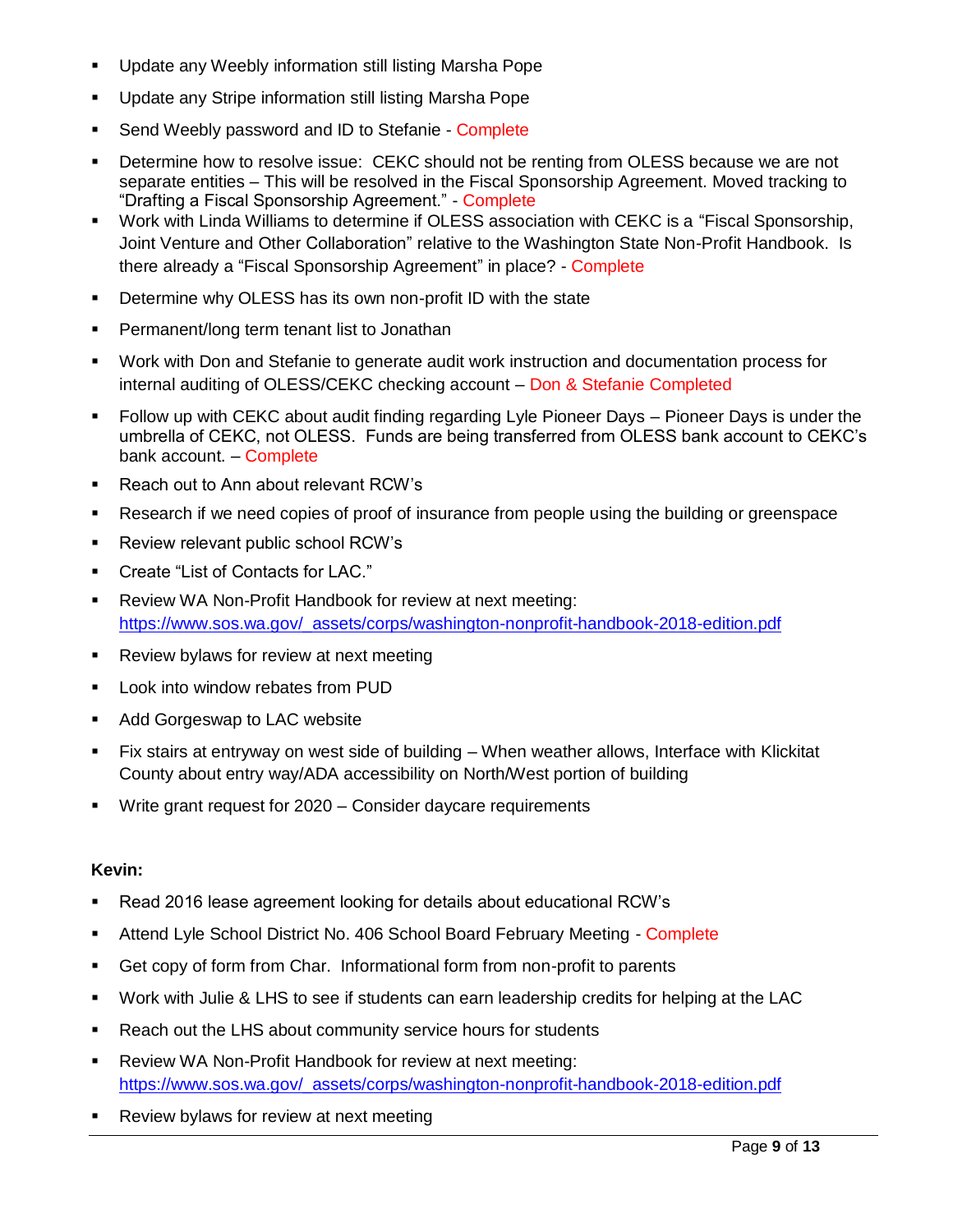Fix stairs at entryway on west side of building – When weather allows, Interface with Klickitat County about entry way/ADA accessibility on North/West portion of building

## **Robert:**

- **IF** Install rack in Supply Room
- **Investigate entry way heater issue**
- **Investigate rugs for hallway**
- **Construct a cage around the HVAC unit**
- **Investigate wireless thermostats for heaters for two rooms**
- **Investigate contacts to potentially restore chimney**
- **Parage 2** Replace boards near skate park as soon as the weather allows  $-8$  total
- **Investigate roof leak in boiler room Flashing has been replaced.**
- Replace timer for outside faucet
- Change four fixtures in cat rescue room
- Replace hose with PVC pipe
- **Replace electrical box by the BBQ with outlet with USB port**
- **Investigate repair of door bar closest to skate park**

# **Rocky:**

- Read 2016 lease agreement looking for details about educational RCW's
- Plan baseboard painting project
- Research options for counter top in pavilion
- **Attend Lyle School District No. 406 School Board February Meeting Complete**
- Check out Mt Adams Chamber and Dallesport News Letter for advertising space for room rentals
- **Look into covers for hallway ceiling lights**
- Review WA Non-Profit Handbook for review at next meeting: [https://www.sos.wa.gov/\\_assets/corps/washington-nonprofit-handbook-2018-edition.pdf](https://www.sos.wa.gov/_assets/corps/washington-nonprofit-handbook-2018-edition.pdf)
- **Review bylaws for review at next meeting**

# **Stefanie Boen:**

- Read 2016 lease agreement looking for details about educational RCW's
- **Generate board member tracking from**
- **Make Thank You's from the Lyle Activity Center**
- **Send Thank You to Janette Petty**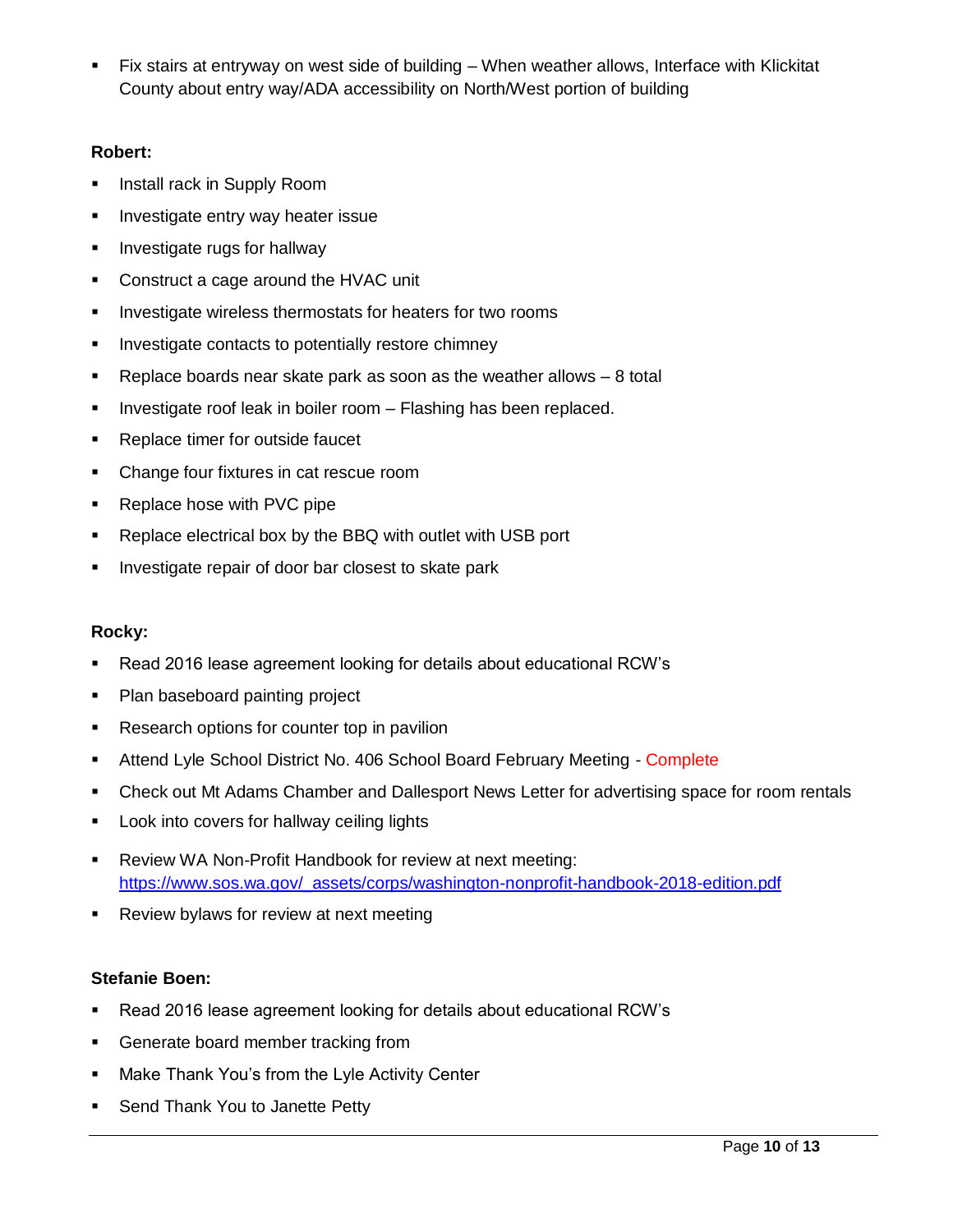- **Research storing documents on Weebly site**
- **Start up Google Documents**
- Work with Don and Kelly to generate audit work instruction and documentation process for internal auditing of OLESS/CEKC checking account
- **Research cloud space/best form to store OLESS documents**
- **Manage documentation of audit findings**
- **Attach updated Treasurer reports to minutes**
- Begin tracking donation forms Kelly will send you the form. No need to retroactively track.
- Begin tracking volunteer hours Kelly will send you form. No need to retroactively track.
- **Review WA Non-Profit Handbook for review at next meeting:** [https://www.sos.wa.gov/\\_assets/corps/washington-nonprofit-handbook-2018-edition.pdf](https://www.sos.wa.gov/_assets/corps/washington-nonprofit-handbook-2018-edition.pdf)
- **Review bylaws for review at next meeting**
- **Instagram Follow up on Brielle's email (Forwarded from Marcia B)**

### **Vern:**

Manage flags appropriately/legally - Ongoing

# **PARKING LOT**

- Resolve issue of perpetual loss of the key in key box outside
- **Replace West facing doors on North end of building**
- Seal the tops of the bricks around the pavilion and maybe make it a counter top
- **Generate Routine Maintenance Schedule for the building**
- Outdoor exercise park Skyline Foundation interested in hearing about a project at the LAC for potential donation
- Resolve issue of people pulling picnic tables over to building and on crawling roof. Perhaps post a trespassing sign?
- Thatch green space
- **Generate process for requiring proof of insurance from renters and/or green space users** 
	- Insurance Requirements Once figured out needs to be added to the form. Kari from McCoy Holliston may have a way to link them to the necessary insurance.
	- Liability Clause Add question "Do you have liability insurance?"
		- Add section about alcohol
- Create LAC Activity Manager email address so impact of personnel changes are minimized
- **Create process for renting tables and chairs to green space users**
- **Work Instruction for draining pipes in the winter**